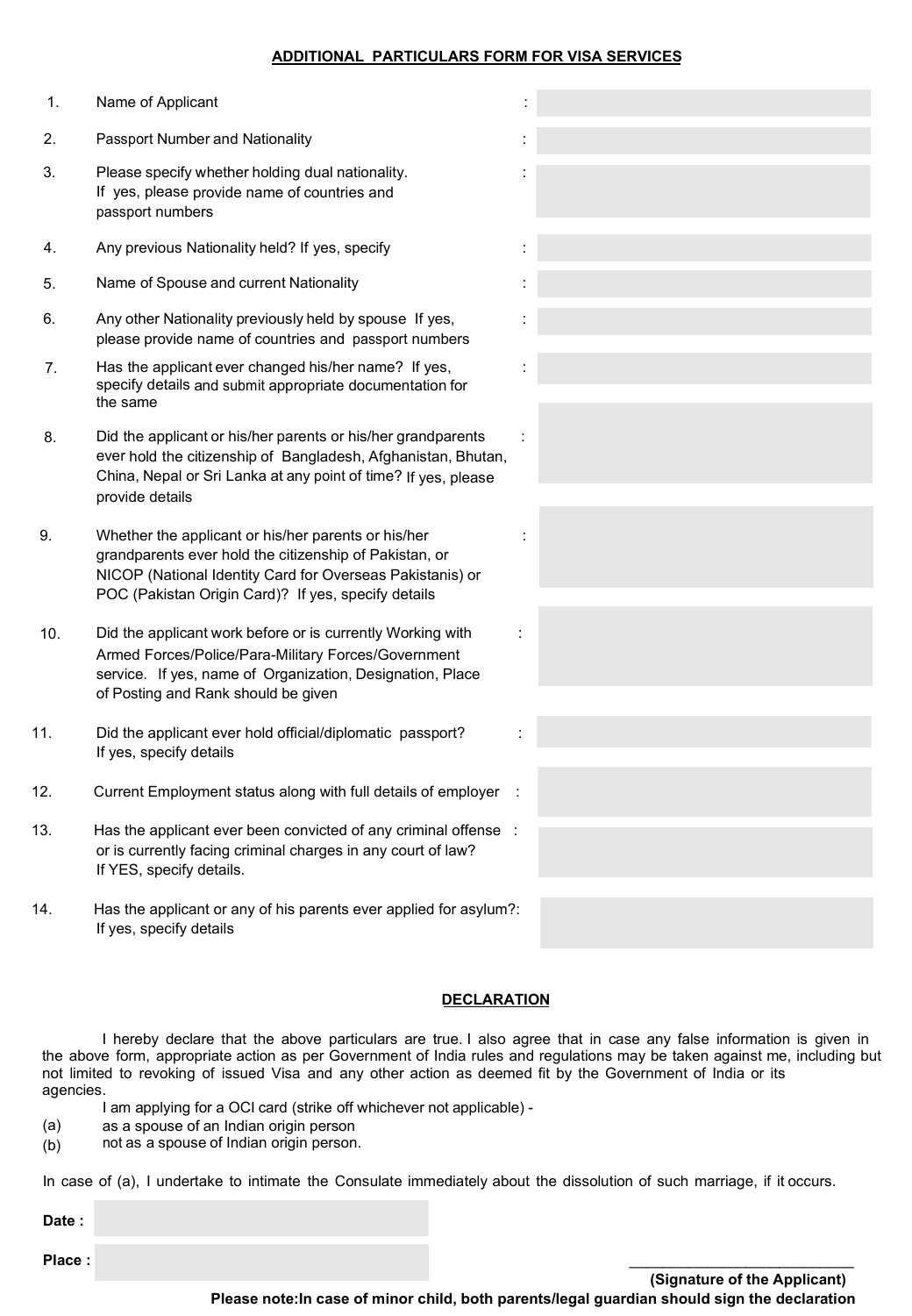

# **CKGS Disclaimer Form**<br>**CKGS Application Centre Steps for Application**<br> **ompleted application to the CKGS Application**

# *Disclaimer: Disclaimer:Disclaimer: Disclaimer:*

**CKGS Application Centre Steps for Applicants**<br> **arry a completed application to the CKGS Application Ce** 

You must send / carry a completed application to the CKGS Application Centre using the document Checklist<br>and following all the instructions provided in the procedure.<br>You must make the payments as follows: The correct Ser You must send / carry a completed application to the CKG:<br>and following all the instructions provided in the procedure.<br>You must make the payments as follows: The correct Serv<br>fees (if applicable non US Passport), CKGS Ser You must make the payments as follows: The correct Service and Category fees, ICWF fees, Reference / Fax fees (if applicable non US Passport), CKGS Service charges, convenience charges (if applicable), optional services li

You must make the payments as follows: The correct Service and Category fees, ICWF fees, Reference /<br>fees (if applicable non US Passport), CKGS Service charges, convenience charges (if applicable), optional<br>services like C services like Courier / SMS (if applicable).<br>If your application is found to be incomplete, then CKGS will send you an email informing you of deficiency<br>/ ies in your application. You must provide all the requested documen

If your application is found to be incomplete, then CKGS will send you an email informing you of deficiency / ies in your application. You must provide all the requested documents to CKGS within 7 working days from the dat *f* ies in your application. You must p<br>from the date of receipt of the email.<br>If you are unable to provide the com<br>**and consequences**. If you have op<br>return of your documents or using the<br>will not be refunded under any ci If you are unable to provide the complete application, **your application will be returned to you at your entire cost**<br> **and consequences**. If you have opted for return courier, we will use the courier charges paid by you f If you are unable to provide the complete application, your application will be returned to you at your en and consequences. If you have opted for return courier, we will use the courier charges paid by you for the return

and consequences. If you have opted for return courier, we will use the courier charges paid by you for the return of your documents or using the prepaid self-addressed envelope provided by you. The Service Charges will no return of your documents or using the prepaid<br>will not be refunded under any circumstances.<br>Lacknowledge that the website <u>www.in.ckgs.u</u><br>Services. The said website will be updated as<br>from time to time. I acknowledge that the website www.in.ckgs.us contains the required information in connection with the Services. The said website will be updated as per the instructions of the Embassy / Consulate and will of from time to Services. The said website will be updated as per the instructions of the Embassy / Consulate and will change<br>from time to time.<br>I hereby confirm that by accepting this Disclaimer Form, it will be deemed that I have read a

Services. The sai<br>from time to time.<br>I hereby confirm to<br>Declaration & Unit<br>I will be responsit I hereby confirm that by accepting this Disclaimer Form, it will be deemed that I have read and understood the Declaration & Undertaking, Terms & Conditions, the Privacy Policy and the check list steps and procedures.<br>I wi

I hereby confirm that by accepting this Disclaimer Form, it will be deemed that I have read and understood t<br>Declaration & Undertaking, Terms & Conditions, the Privacy Policy and the check list steps and procedures.<br>I will I will be responsible for any deficiency / ies in my application and any impact / consequence that it may have<br>on the time taken to process and the decision of my application. on the time taken to process and the decision of my application.

Name of the Applicant as per passport<br>
Signature of the Applicant<br>
Date **Date**